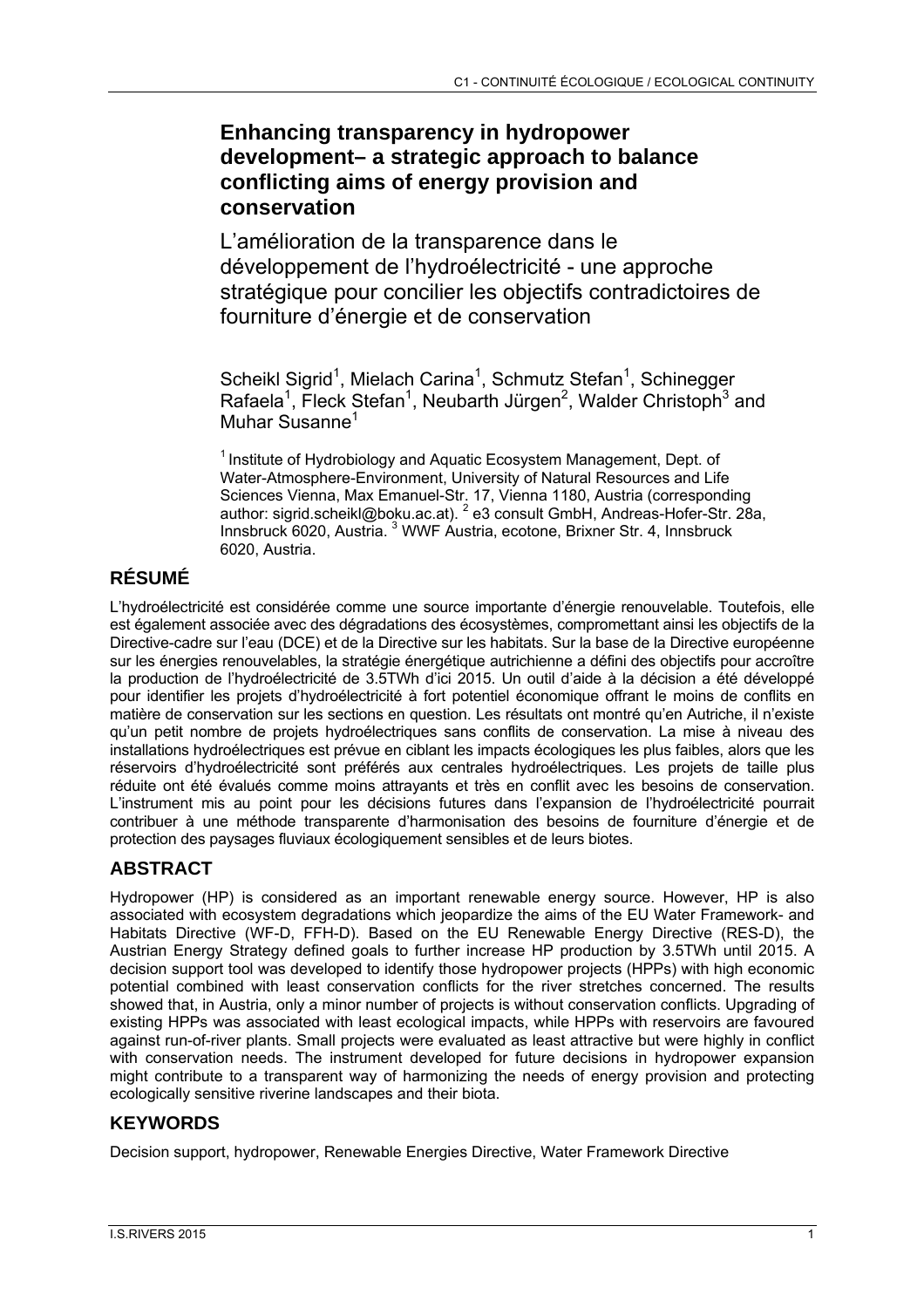### **1 INTRODUCTION**

Running waters in Europe are under severe stress. Hydro-morphological alterations due to hydropower production and flood protection measures can be addressed as the key pressures already for decades. In Alpine countries about 70-90 % of the hydro-electrical potential is already used. The remaining potential can be found at the still unutilized river stretches, which often are close to a natural state and which have - at the same time - become increasingly rare (e.g. Muhar et al. 2000). Due to the unexploited hydroelectric potential of rivers on the one hand and the important value of the remaining healthy aquatic ecosystems on the other hand, the generation of hydropower results in a conflict of interests between the use of renewable energy and the protection of the aquatic environment. This in particular becomes important as the European Renewable Energy Directive (RES-D; 2009/28/EC) came into force in 2009 and defines as key objective to increase the share of energy from renewable sources until 2020. Since then, numerous hydropower plants have already been built in Austria or are under construction and about 100 additional projects are planned. On the other hand, the EU Water Framework Directive (WFD; 2000/60/EC) aims for the "good ecological status" of water bodies across Europe until 2015-2027. Therefore, the need of an integrative approach to allocate "favourable" and "not favourable" sites for the upcoming hydropower use became obvious

### **2 METHODS**

The aim of our study was to develop a strategic instrument to identify those hydropower projects with the highest energy economic value combined with least conservation concerns. We collected information on 102 planned hydropower plants all over Austria. The hydropower plants were then evaluated on the basis of energy economic criteria with regard to (1) economic attractiveness, (2) security of supply, (3) quality of supply and (4) climate protection. The ratings of each criterion were combined to an overall assessment ranging from 0 (low hydropower attractiveness) to 5 (very high hydropower attractiveness). Furthermore, the identification and evaluation of ecologically valuable and sensitive river stretches based on 39 single criteria grouped into the categories (1) ecological status, (2) hydro-morphological status, (3) length of free flowing river sections and migration corridors, (4) key habitats, (5) key species, (6) floodplain forests, (7) legal and (8) other designated protected areas. The criteria used are largely based on an official document of the Austrian Federal Ministry of Agriculture, Forestry, Environment and Water Management (BMLFUW 2012), the Austrian Water Catalogue (AWC) - a guideline for the evaluation of sustainable hydropower development. To discuss the conservation need in more detail we developed a set of six conservation scenarios (S1: maximal conservation, S2: WWF energy revolution S3: moderate conservation, S4: minimal conservation, S5: AWC and S6: WWF eco-master-plan). The conservation conflict of a hydropower project was classified by defining a conflict rating for each ecological criterion depending on the scenario. The highest rating was given to so-called "exclusion criteria" which indicated the presence of conservation values incompatible with HP development. Furthermore, non-exclusion criteria received scenariospecific scorings on the basis of their assigned relevance (i.e. very high, high, medium or low conservation value).

## **3 RESULTS**

### **3.1 Economic criteria**

Considering all investigated projects, they constitute an annual production of 4,304GWh/a and an installed capacity of 4,742MW. Overall, 35 projects were rated with medium, 22 with high and only five with very high attractiveness, while the remaining 40 hydropower plants were considered as not attractive from an energy-economic point of view (rating low or moderate). The results of the energyeconomic analysis showed that storage HPPs with additional pump-capacity were most attractive. Furthermore, run-of-river HPPs reached high ratings if they were equipped with a small-storage. If this was not the case, less pronounced summer discharges were prerequisite for a high rating of run-ofriver HPPs. Pure pumped-storage HPPs were located in the midfield, since they do not contribute to the annual production. In general, large/medium HPPs tend to be rated higher than small/very small HPPs which are least attractive with regard to the considered criteria.

### **3.2 Ecological criteria**

The HPPs were also rated on the basis of the ecological criteria and their awarded relevance in six ecological scenarios. With regard to exclusion criteria, 65 HPPs were considered as exclusion projects in S1, while this number declines to 57 HPPs in S6, 50 HPPs in S2, 34 HPPs in S3 and zero HPPs in